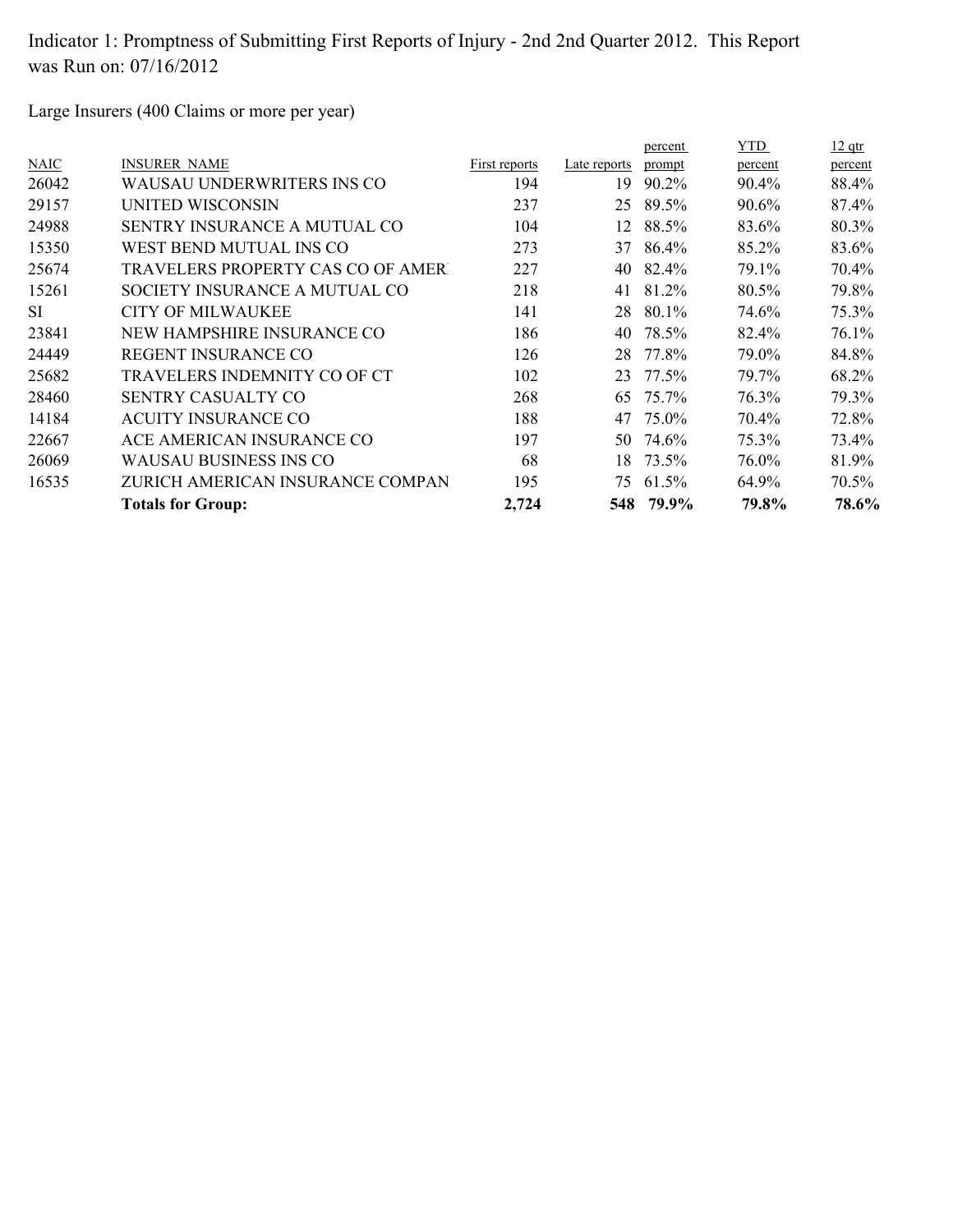Medium Size Insurers (65 -399 Claims or more per year)

|             |                                         |               |                | percent        | <b>YTD</b> | $12$ qtr |
|-------------|-----------------------------------------|---------------|----------------|----------------|------------|----------|
| <b>NAIC</b> | <b>INSURER NAME</b>                     | First reports | Late reports   | prompt         | percent    | percent  |
| 24830       | CITIES & VILLAGES MUTUAL INS CO         | 20            | $\overline{2}$ | 90.0%          | 93.8%      | 79.9%    |
| 21407       | <b>EMCASCO INSURANCE CO</b>             | 68            |                | 5 $92.6\%$     | 92.6%      | 87.3%    |
| 11374       | <b>SFM MUTUAL INS CO</b>                | 44            | $\overline{4}$ | 90.9%          | 91.2%      | 87.1%    |
| 14303       | <b>INTEGRITY MUTUAL INS CO</b>          | 25            |                | 2 92.0%        | 90.5%      | 84.9%    |
| 19445       | NATIONAL UNION FIRE INS CO OF PITTSB    | 30            | 1              | 96.7%          | 90.4%      | 83.4%    |
| 11527       | LEAGUE OF WIS MUNICIPALITIES MUTUA      | 29            | 3              | 89.7%          | 89.8%      | 90.9%    |
| 19950       | WILSON MUTUAL INS CO                    | 62            | 7              | 88.7%          | 87.7%      | 81.4%    |
| 14176       | <b>HASTINGS MUTUAL INS CO</b>           | 25            | 2              | 92.0%          | 87.5%      | 71.3%    |
| 21458       | <b>EMPLOYERS INSURANCE CO OF WAUSAU</b> | 45            | 6              | 86.7%          | 87.2%      | 86.7%    |
| 20508       | VALLEY FORGE INS CO                     | 24            | $\mathfrak{Z}$ | 87.5%          | 86.0%      | 85.1%    |
| SI          | DEPT OF ADMINISTRATION                  | 83            | 8              | 90.4%          | 85.8%      | 83.2%    |
| <b>SI</b>   | UW-SYSTEM ADMINISTRATION                | 32            | 5              | 84.4%          | 85.5%      | 73.6%    |
| 23434       | MIDDLESEX INSURANCE CO                  | 58            | 6              | 89.7%          | 85.4%      | 76.0%    |
| 21415       | EMPLOYERS MUTUAL CASUALTY CO            | 41            | 5              | 87.8%          | 85.1%      | 79.3%    |
| 37885       | XL SPECIALTY INSURANCE COMPANY          | 29            | 5              | 82.8%          | 84.7%      | 74.4%    |
| 29424       | HARTFORD CASUALTY INS CO                | 27            | 5              | 81.5%          | 84.3%      | 81.2%    |
| 25666       | TRAVELERS INDEMNITY CO OF AMERICA       | 18            | $\overline{2}$ | 88.9%          | 84.2%      | 68.1%    |
| 10998       | MICHIGAN COMMERCIAL INS MUTUAL          | 19            | 3              | 84.2%          | 83.7%      | 81.2%    |
| 15091       | RURAL MUTUAL INS CO                     | 61            | 12             | 80.3%          | 83.5%      | 82.7%    |
| 23043       | LIBERTY MUTUAL INS CO                   | 22            | 2              | 90.9%          | 83.0%      | 85.2%    |
| 25402       | <b>EMPLOYERS ASSURANCE CORP</b>         | 34            | 4              | 88.2%          | 82.9%      | 71.7%    |
| 10677       | CINCINNATI INSURANCE CO                 | 45            | 8              | 82.2%          | 82.6%      | 80.3%    |
| 22543       | SECURA INSURANCE A MUTUAL CO            | 109           | 21             | 80.7%          | 82.4%      | 77.9%    |
| 31003       | TRI STATE INS CO OF MN                  | 40            | 11             | 72.5%          | 82.3%      | 79.4%    |
| 10804       | CONTINENTAL WESTERN INS CO              | 26            |                | 6 76.9%        | 82.2%      | 72.4%    |
| 19275       | AMERICAN FAMILY MUTUAL INS CO           | 23            | $\tau$         | 69.6%          | 82.0%      | 77.5%    |
| 15377       | WESTERN NATIONAL MUTUAL INS CO          | 41            | 7              | 82.9%          | 81.7%      | 80.9%    |
| 31895       | AMERICAN INTERSTATE INS CO              | 19            | 2              | 89.5%          | 81.6%      | 72.4%    |
| 18988       | <b>AUTO OWNERS INS CO</b>               | 31            | $\overline{4}$ | 87.1%          | 81.4%      | 79.7%    |
| 24147       | OLD REPUBLIC INS CO                     | 98            |                | 18 81.6%       | 81.2%      | 73.1%    |
| 13986       | FRANKENMUTH MUTUAL INS CO               | 27            |                | 7 74.1%        | 80.8%      | 72.1%    |
| 26425       | WAUSAU GENERAL INS CO                   | 14            |                | 2 $85.7\%$     | 80.0%      | 82.5%    |
| 29459       | TWIN CITY FIRE INS CO                   | 60            |                | 14 76.7%       | 78.9%      | 80.1%    |
| 10166       | ACCIDENT FUND INS CO OF AMERICA         | 31            |                | $7\quad77.4\%$ | 78.5%      | 82.3%    |
| 19429       | INSURANCE COMPANY OF STATE OF PA        | 26            |                | 6 76.9%        | 77.1%      | 75.0%    |
| 20494       | TRANSPORTATION INSURANCE CO             | 28            |                | 5 82.1%        | 76.1%      | 74.6%    |
| 24414       | <b>GENERAL CAS CO OF WI</b>             | 20            | 7              | 65.0%          | 74.4%      | $80.8\%$ |
| 23817       | ILLINOIS NATIONAL INS CO                | 23            | 8              | 65.2%          | 73.9%      | 73.3%    |
| 19410       | COMMERCE & INDUSTRY INS CO              | 28            |                | 10 64.3%       | 73.8%      | 82.6%    |
| 22659       | <b>INDIANA INSURANCE CO</b>             | 33            | 8              | 75.8%          | 73.7%      | 81.3%    |
| SI          | <b>CITY OF MADISON</b>                  | 39            |                | 11 71.8%       | 73.2%      | 65.6%    |
| 23035       | LIBERTY MUTUAL FIRE INS CO              | 37            | 11             | 70.3%          | 72.4%      | 75.4%    |
| SI          | KOHLER CO                               | 18            | 5              | 72.2%          | 71.1%      | 75.0%    |
| 11150       | <b>ARCH INSURANCE CO</b>                |               | 5              | 79.2%          | 69.8%      | 72.1%    |
| 23787       | NATIONWIDE MUTUAL INS CO                | 24<br>22      | 2              | 90.9%          | 66.7%      | 71.3%    |
|             | AMERICAN ZURICH INS CO                  | 27            |                |                |            |          |
| 40142       |                                         |               | 8              | 70.4%          | 65.1%      | 75.6%    |
| 42404       | <b>LIBERTY INSURANCE CORP</b>           | 96            |                | 33 65.6%       | 61.0%      | 68.7%    |
| 20281       | FEDERAL INSURANCE CO                    | 36            |                | 13 63.9%       | 58.6%      | 69.7%    |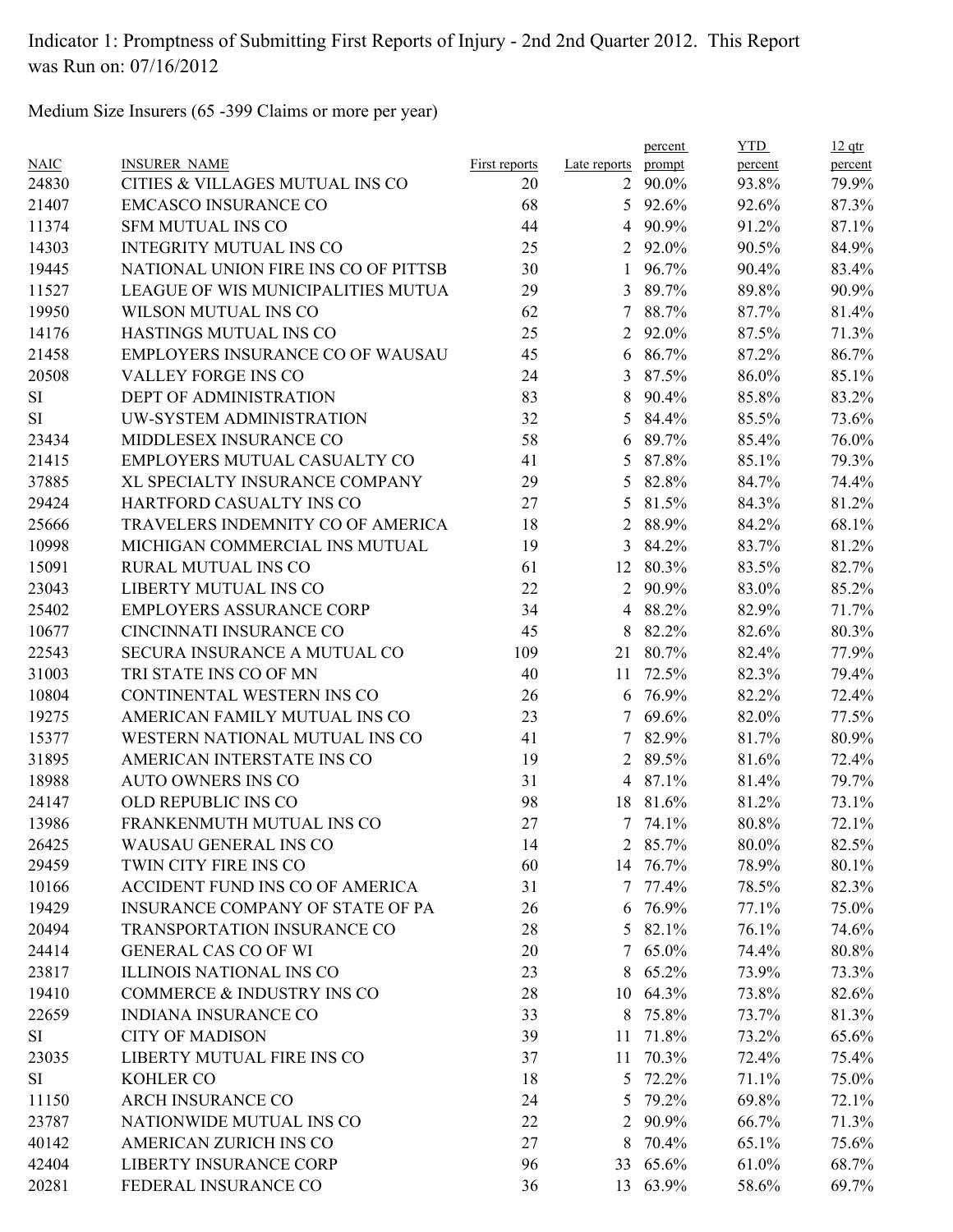Medium Size Insurers (65 -399 Claims or more per year)

|           | <b>Totals for Group:</b>            | 1,944         | 400          | 79.4%             | 78.8%      | 77.1%    |
|-----------|-------------------------------------|---------------|--------------|-------------------|------------|----------|
| 23396     | AMERISURE MUTUAL INS CO             | 11            |              | $8\quad 27\;3\%$  | $40.0\%$   | 53.5%    |
| 35386     | FIDELITY & GUARANTY INS CO          |               |              | 50.0%             | 50.0%      | 75.5%    |
| SI.       | COUNTY OF MILWAUKEE                 | 38            |              | $16 \quad 57.9\%$ | 52.3%      | 33.4%    |
| 25887     | UNITED STATES FIDELITY & GUARANTY ( | b             |              | $3\quad 50.0\%$   | 55.6%      | 78.8%    |
| <b>SI</b> | MILWAUKEE BOARD OF SCHOOL DIR       | 70            | 34           | 51.4%             | 56.0%      | $62.4\%$ |
| N AIC     | <b>INSURER NAME</b>                 | First reports | Late reports | prompt            | percent    | percent  |
|           |                                     |               |              | <u>percent</u>    | <b>YTD</b> | $12$ qtr |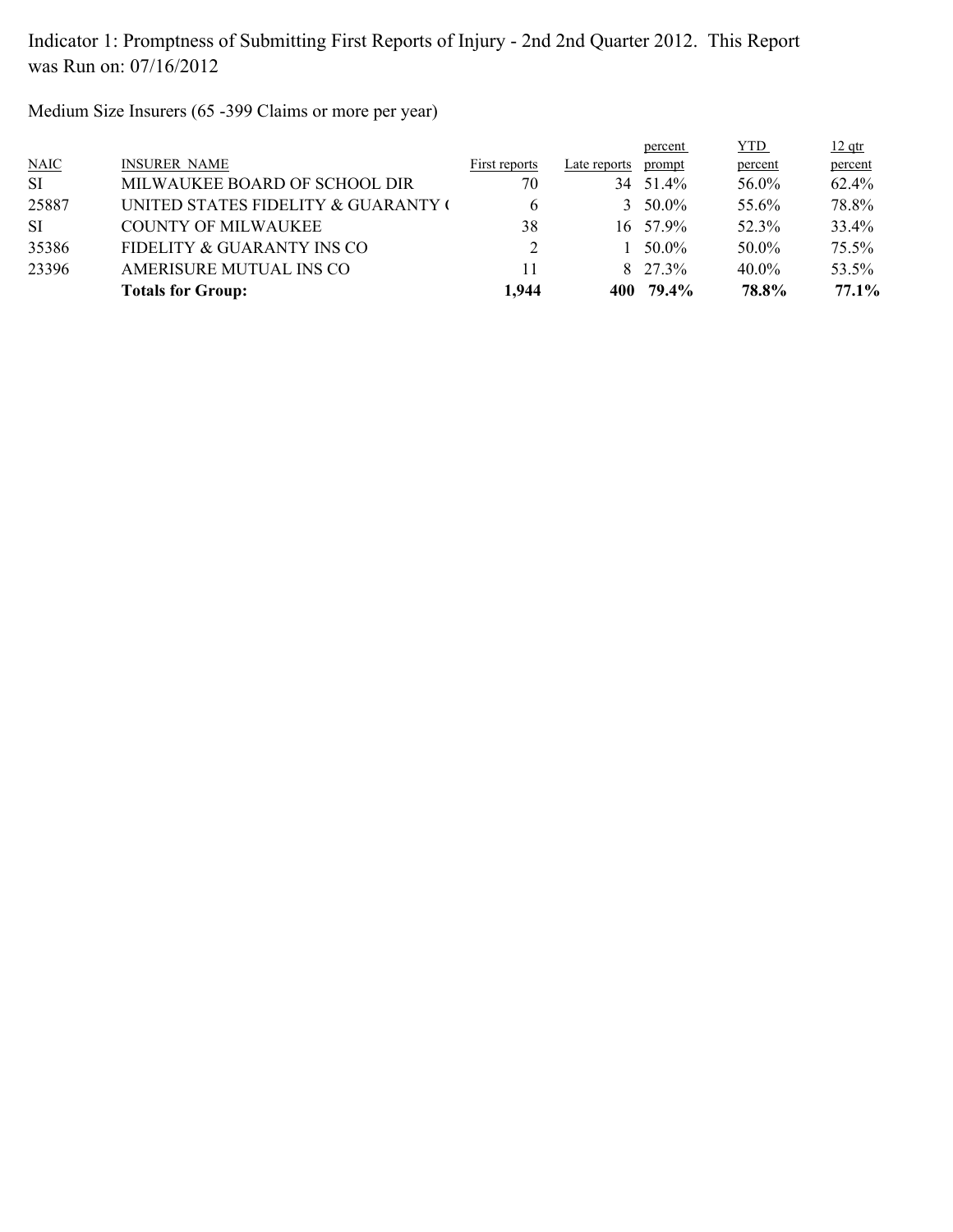Small Size Insurers (Less than 65 Claims per year)

|             |                                    |                      |                | percent         | <b>YTD</b> | $12$ qtr |
|-------------|------------------------------------|----------------------|----------------|-----------------|------------|----------|
| <b>NAIC</b> | <b>INSURER NAME</b>                | <b>First reports</b> | Late reports   | prompt          | percent    | percent  |
| SI.         | SSM HEALTH CARE OF WISCONSIN INC   | 9                    | $\theta$       | 100.0%          | 95.7%      | 93.7%    |
| 12006       | DISTRICTS MUTUAL INS               | 7                    |                | $0$ 100.0%      | 92.9%      | 93.4%    |
| 25976       | UTICA MUTUAL INS CO                | $\overline{2}$       | $\mathbf{1}$   | 50.0%           | 75.0%      | 93.0%    |
| 13935       | FEDERATED MUTUAL INS CO            | 16                   | 1              | 93.8%           | 91.2%      | 91.2%    |
| 36463       | DISCOVER PROPERTY & CASUALTY INSUI | 21                   | 1              | 95.2%           | 94.4%      | 90.2%    |
| <b>SI</b>   | NEWPAGE WISCONSIN SYSTEM INC       | 8                    | 2              | 75.0%           | 80.0%      | 87.8%    |
| 11371       | <b>GREAT WEST CASUALTY CO</b>      | 10                   | $\overline{2}$ | 80.0%           | 87.5%      | 87.6%    |
| SI          | <b>COUNTY OF WASHINGTON</b>        | 5                    | $\theta$       | 100.0%          | 100.0%     | 87.5%    |
| SI          | <b>KWIK TRIP INC</b>               | 12                   | $\overline{0}$ | 100.0%          | 91.7%      | 87.4%    |
| SI          | WISCONSIN BELL INC                 | $\boldsymbol{0}$     | $\overline{0}$ | $0.0\%$         | 55.6%      | 87.1%    |
| 33600       | L M INSURANCE CORP                 | $\mathfrak{2}$       | $\mathbf{0}$   | 100.0%          | 91.7%      | 87.0%    |
| 26956       | WIS COUNTY MUTUAL INS CORP         | 12                   | $\theta$       | 100.0%          | 92.3%      | 86.9%    |
| 21180       | <b>SENTRY SELECT</b>               | 9                    | 2              | 77.8%           | 89.5%      | 86.1%    |
| 32700       | <b>OWNERS INS CO</b>               | $\tau$               | $\theta$       | 100.0%          | 100.0%     | 84.8%    |
| SI          | MARTEN TRANSPORT LTD               | 5                    | $\theta$       | 100.0%          | 100.0%     | 84.2%    |
| SI          | <b>TARGET CORP (STORES)</b>        | 15                   | $\mathbf{1}$   | 93.3%           | 96.3%      | 82.9%    |
| 13021       | UNITED FIRE & CASUALTY CO          | 5                    | $\mathbf{1}$   | 80.0%           | 92.9%      | 82.3%    |
| 19682       | HARTFORD FIRE INSURANCE CO         | 15                   | 3              | 80.0%           | 79.2%      | 82.3%    |
| 20397       | VIGILANT INSURANCE CO              | 16                   | 1              | 93.8%           | 89.3%      | 81.6%    |
| <b>SI</b>   | <b>COLUMBIA-ST MARY'S GROUP</b>    | 4                    | 1              | 75.0%           | 87.5%      | 81.6%    |
| 30104       | HARTFORD UNDERWRITERS INS CO       | 12                   |                | 2 83.3%         | 76.2%      | 81.2%    |
| <b>SI</b>   | <b>USF HOLLAND INC</b>             | 9                    | 1              | 88.9%           | 87.0%      | 80.5%    |
| 39926       | SELECTIVE INS CO OF THE SOUTHEAST  | $\boldsymbol{0}$     | $\overline{0}$ | $0.0\%$         | $0.0\%$    | 80.0%    |
| 41394       | BENCHMARK INSURANCE CO             | 4                    |                | 2 50.0%         | 58.3%      | 79.5%    |
| 24228       | PEKIN INSURANCE CO                 | 11                   | 1              | 90.9%           | 90.9%      | 78.4%    |
| 23442       | PATRIOT GENL INS CO                | $\boldsymbol{0}$     | $\overline{0}$ | $0.0\%$         | $0.0\%$    | 78.4%    |
| SI          | <b>CITY OF KENOSHA</b>             | 5                    | 2              | $60.0\%$        | 77.8%      | 77.8%    |
| 26271       | ERIE INSURANCE EXCHANGE            | 19                   |                | 4 78.9%         | 83.8%      | 77.7%    |
| 43575       | INDEMNITY INSURANCE CO OF NORTH AI | 8                    | $\theta$       | 100.0%          | 93.3%      | 77.7%    |
| SI          | <b>COUNTY OF DANE</b>              | 12                   | 4              | 66.7%           | 66.7%      | 76.7%    |
| SI          | SCHNEIDER NATIONAL CARRIERS INC    | 7                    | 2              | 71.4%           | 81.8%      | 76.5%    |
| 36234       | PREFERRED PROFESSIONAL INS CO      | 3                    |                | $1\quad 66.7\%$ | 88.9%      | 74.4%    |
| 19038       | TRAVELERS CASUALTY & SURETY CO     | 15                   | 3              | 80.0%           | 80.0%      | 73.1%    |
| SI          | <b>BRIGGS &amp; STRATTON CORP</b>  | 3                    | 1              | 66.7%           | 66.7%      | 72.3%    |
| 18767       | CHURCH MUTUAL INSURANCE CO         | 8                    |                | 4 50.0%         | 66.7%      | 71.7%    |
| 10472       | <b>CAPITOL INDEMNITY CORP</b>      | 3                    | 1              | 66.7%           | 66.7%      | 71.4%    |
| 20702       | ACE FIRE UNDERWRITERS INSURANCE CO |                      | $\theta$       | 100.0%          | 100.0%     | 71.4%    |
| 25143       | STATE FARM FIRE & CASUALTY CO      | 6                    | $\mathbf{1}$   | 83.3%           | 78.6%      | 71.3%    |
| 31534       | CITIZENS INSURANCE CO OF AMERICA   | 4                    |                | 3 25.0%         | 22.2%      | 70.9%    |
| SI          | <b>CNH AMERICA LLC</b>             | 11                   | 3              | 72.7%           | 75.0%      | 67.9%    |
| SI          | MILWAUKEE TRANSPORT SERVICES INC   | 5                    | 1              | 80.0%           | 85.7%      | 66.9%    |
|             | <b>CHARTER OAK FIRE INS CO</b>     |                      |                |                 |            |          |
| 25615       |                                    | 15                   |                | 3 80.0%         | 66.7%      | 66.7%    |
| 19259       | SELECTIVE INS CO OF SOUTH CAROLINA | 19                   | 7              | 63.2%           | 54.3%      | 66.7%    |
| 26247       | AMERICAN GUARANTEE & LIABILITY INS | 1                    | 1              | $0.0\%$         | 40.0%      | 64.4%    |
| 12777       | <b>CHUBB INDEMNITY INS CO</b>      | 4                    | 2              | 50.0%           | 64.3%      | 64.3%    |
| SI          | FEDERAL EXPRESS CORPORATION        | 12                   |                | 4 66.7%         | 68.4%      | 63.9%    |
| SI          | P&H MINING EQUIPMENT INC           | 7                    |                | 2 71.4%         | 87.5%      | 63.8%    |
| 31232       | WORK FIRST CASUALTY CO             | 6                    |                | 3 50.0%         | 55.6%      | 61.4%    |